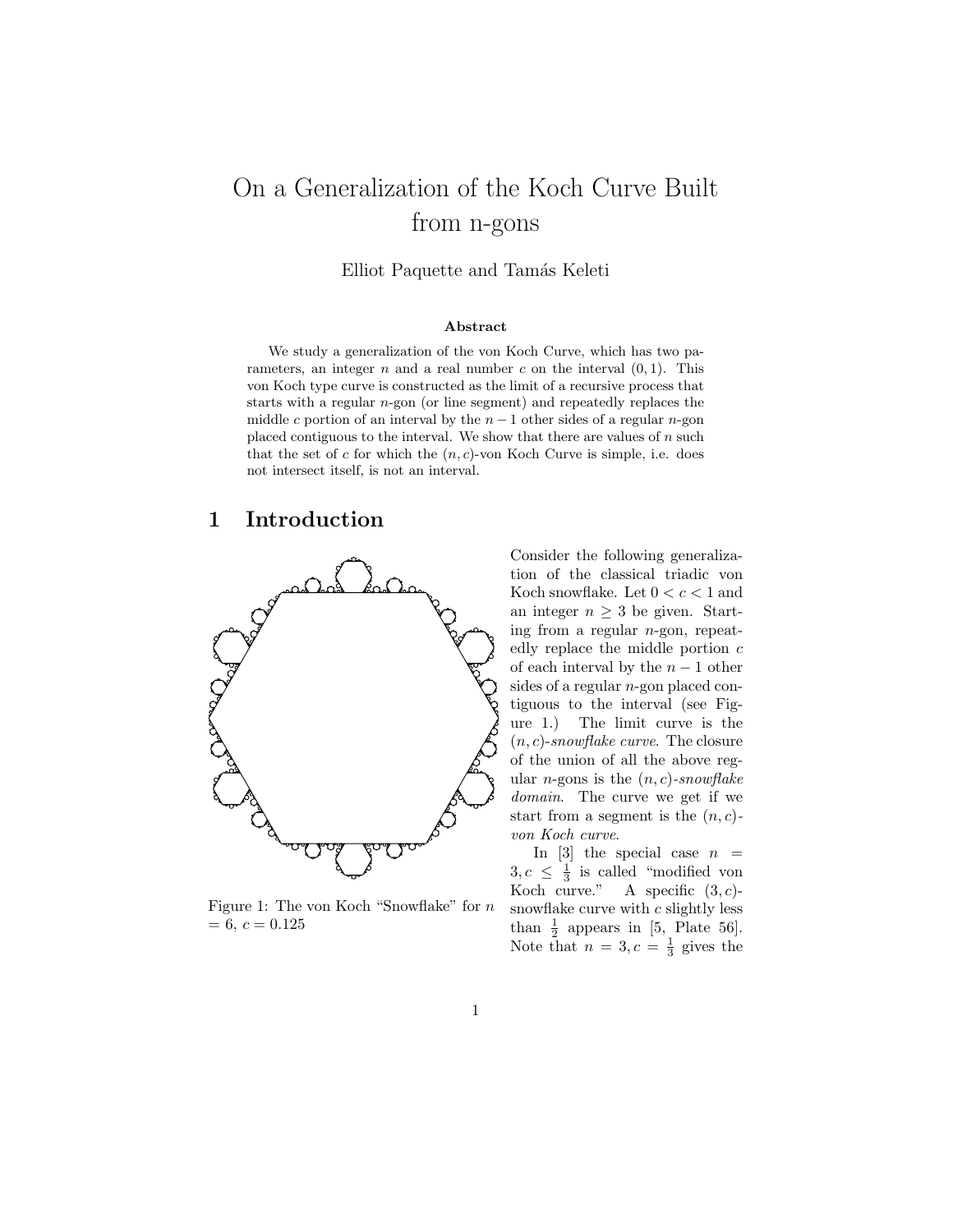

Figure 2: These figures demonstrate the meshing phenomenon.

classical case. Note also that the  $(n, c)$ -von Koch curve is a self-similar set and the  $(n, c)$ -snowflake consists of n copies of the  $(n, c)$ -von Koch curve.

There are two ways to relate the self-intersection of these various constructions (which are elementary to prove). First, if the  $(n, c)$ -snowflake curve is a simple curve (in other words if it is self-avoiding / non-self-intersecting) then it is the boundary of the  $(n, c)$ -snowflake domain. Second, the  $(n, c)$ snowflake curve is self-intersecting if and only if the  $(n, c)$ -von Koch curve is self-intersecting.

M. van den Berg studied the heat equation for planar regions similar to the  $(n, c)$ -snowflake domain (see e.g. [1, 2]). He noticed that the  $(4, c)$ -snowflake curve is self-avoiding if and only if  $c < \frac{1}{3}$  and asked for analogous result for the  $(3, c)$ -snowflake. In [4] it was proved that the  $(3, c)$ -snowflake curve is non-selfintersecting if and only if  $c < \frac{1}{2}$ . Then, M. van den Berg asked what the critical  $c$  is for other  $n$ .

The critical  $c$  phenomenon is a peculiarity of the low order cases, where a certain symmetry effects a self-intersection. A shorter proof of the result that the  $(3, c)$ -snowflake curve self-intersects for  $c \geq \frac{1}{2}$  is presented to illustrate this symmetry.

However, the main goal of the present paper is showing that in general there is no such critical c: for some n there exists  $c_1 < c_2$  such that the  $(n, c_1)$ snowflake curve is self-intersecting but the  $(n, c_2)$ -snowflake curve is not (Theorem 4.15).

Figure 2 shows how this phenomenon can happen. Table 3 shows a list of triplets  $(n, c_1, c_2)$  with the above property.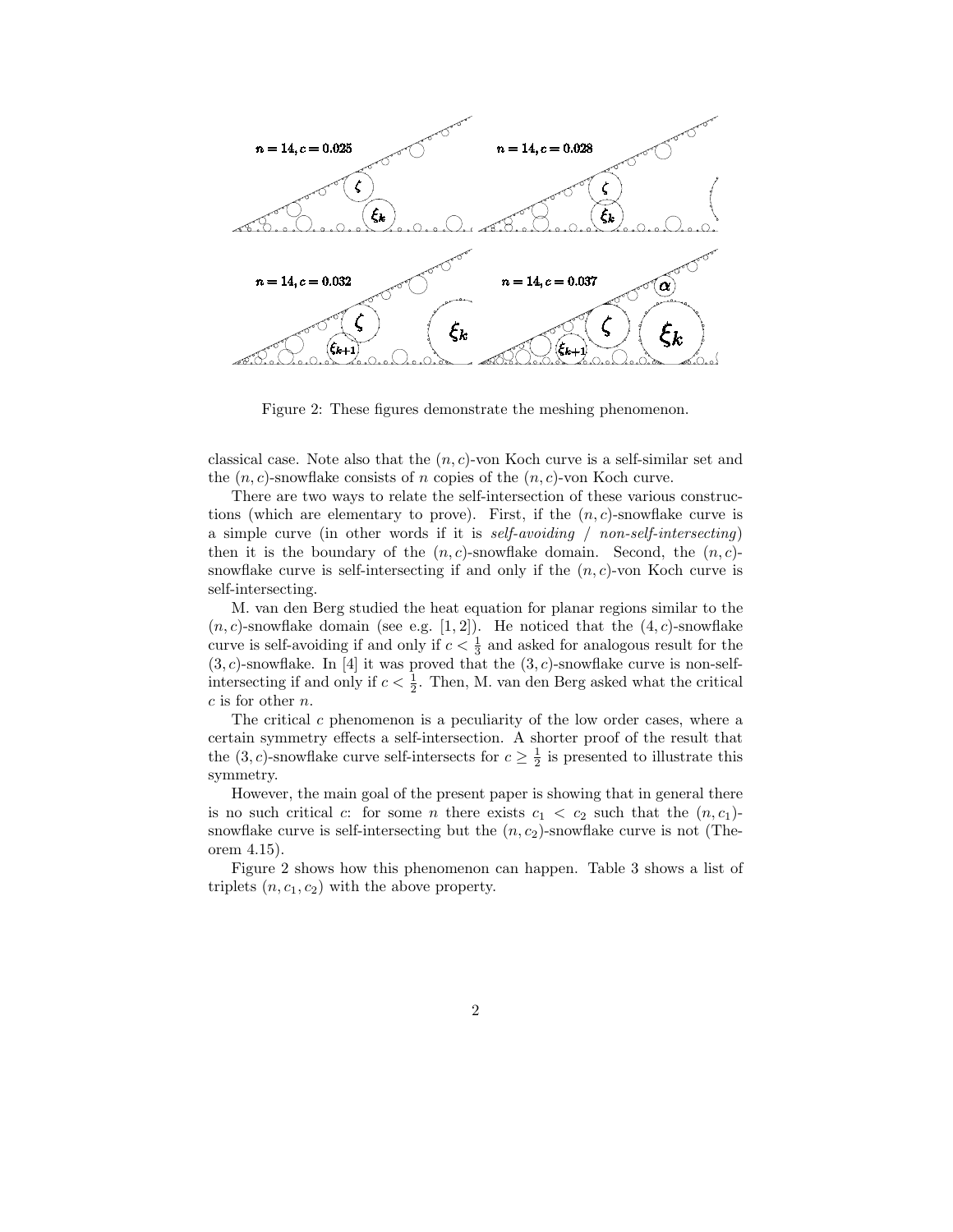#### 2 Terminology

The starting segment of an  $(n, c)$ -von Koch curve is the *base* of the curves.

By self-similarity an  $(n, c)$ -von Koch curve consists of smaller  $(n, c)$ -von Koch curves. We make use of the language of genealogy in describing these von Koch Curves. An  $(n, c)$ -von Koch Curve is said to have  $n + 1$  children. Two lie on either off-center  $(1 - c)/2$  segment. The other  $n - 1$  have bases that, together with the center c segment of its parent, form a regular n-gon. These  $n-1$ children are primary. Naturally, a von Koch Curve may be described as the union of its children. By descendants, we refer to the set curves comprised of a curve's children, its grandchildren, its great grandchildren, etc.

In the same way, this terminology describes the piecewise-linear curves that are used to construct a von Koch Curve. Namely, a line segment has  $n + 1$ children, the  $n-1$  primary children that form a *primary n-gon* and two non primary, off-center children.

Here, we define the vertices of an  $(n, c)$ -von Koch Curve which we employ in our proof (see Figure 3). The  $(n, c)$ -von Koch Curve AC is built upon the closed horizontal line segment  $AC$  with length 1 and with  $C$  on the right. Unless otherwise specified, all references to an  $(n, c)$ -von Koch Curve refer to curve AC. Call  $M$  the vertex of the primary  $n$ -gon touching the right non primary child. Call S the vertex of the primary n-gon adjacent to  $M$  on the right, and lastly call  $T$  the vertex adjacent to  $S$  on the right.



Figure 3: The wedge-shaped region between segments  $MS$  and  $MC$  is singularly important in the search for self-intersection.

We employ an orthonormal coordinate system centered at  $M$ . The first coordinate extends along ray MC. The second coordinate, naturally, extends upwards. Distance is Euclidean, and again line segment AC has length 1.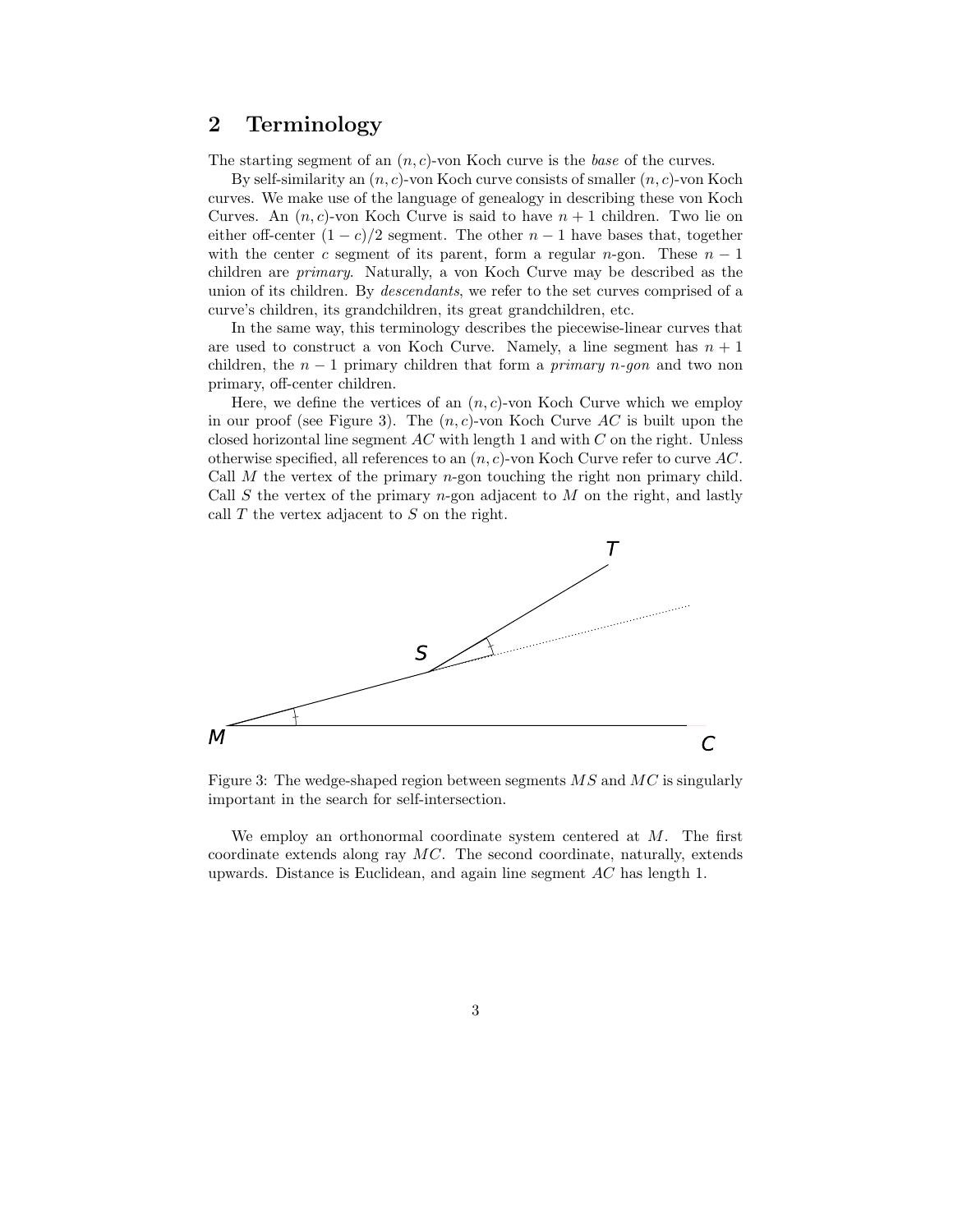

Figure 4: The value of c is  $\frac{1}{2}$ . The dotted line segment is contained in the closure of the children of curve  $\tilde{MS}$ . This is sufficiently long to effect self-intersection.

## 3 Low Order Symmetry

In [4] Theorem 3.2 and its converse were proved. The proof of Theorem 3.2 presented here is substantially simpler than the proof in [4], where the converse has a simple proof.

Remark 3.1. The proof of the converse of Theorem 3.2 in [4] can be generalized to show that any  $(n, c)$ -snowflake is self-avoiding in an interval of c around 0.

**Theorem 3.2.** The  $(3, c)$ -snowflake curve self-intersects when  $c \geq \frac{1}{2}$ .

Proof. The proof can be quite simply made once a few definitions are made. Let  $DF$  be the inward facing primary child of curve  $MC$ . Let  $EM$  be the lower non primary child of SM. Figure 4 illustrates these.

The key realization is that  $DF$  and  $EM$  are the same size for any  $c$ . Thus, consider a lineage of triangles emanating from EM towards DF, which alternates between right and left primary children (so to become as close as possible to the midpoint of  $DF$ ). In the same fashion, consider the symmetric (about the planar reflection that sends  $D$  to  $M$ ) lineage of triangles coming from  $DF$ to EM. A quick calculation shows that these two sequences of triangles overlap when  $c \geq \frac{1}{2}$ .

The horizontal distance separating the midpoints of  $EM$  and  $DF$  is calculated to be

$$
\left(\frac{1-c}{2}\right)^2 + 2\frac{c(1-c)}{8} = \frac{1}{4} - \frac{c}{4}.
$$

The horizontal length of each lineage, taking the midpoints of EM and DF to be the starting points, is

$$
\frac{c^2(1-c)}{4}\left(1+c+c^2+c^3+\cdots\right) = \frac{c^2}{4}.
$$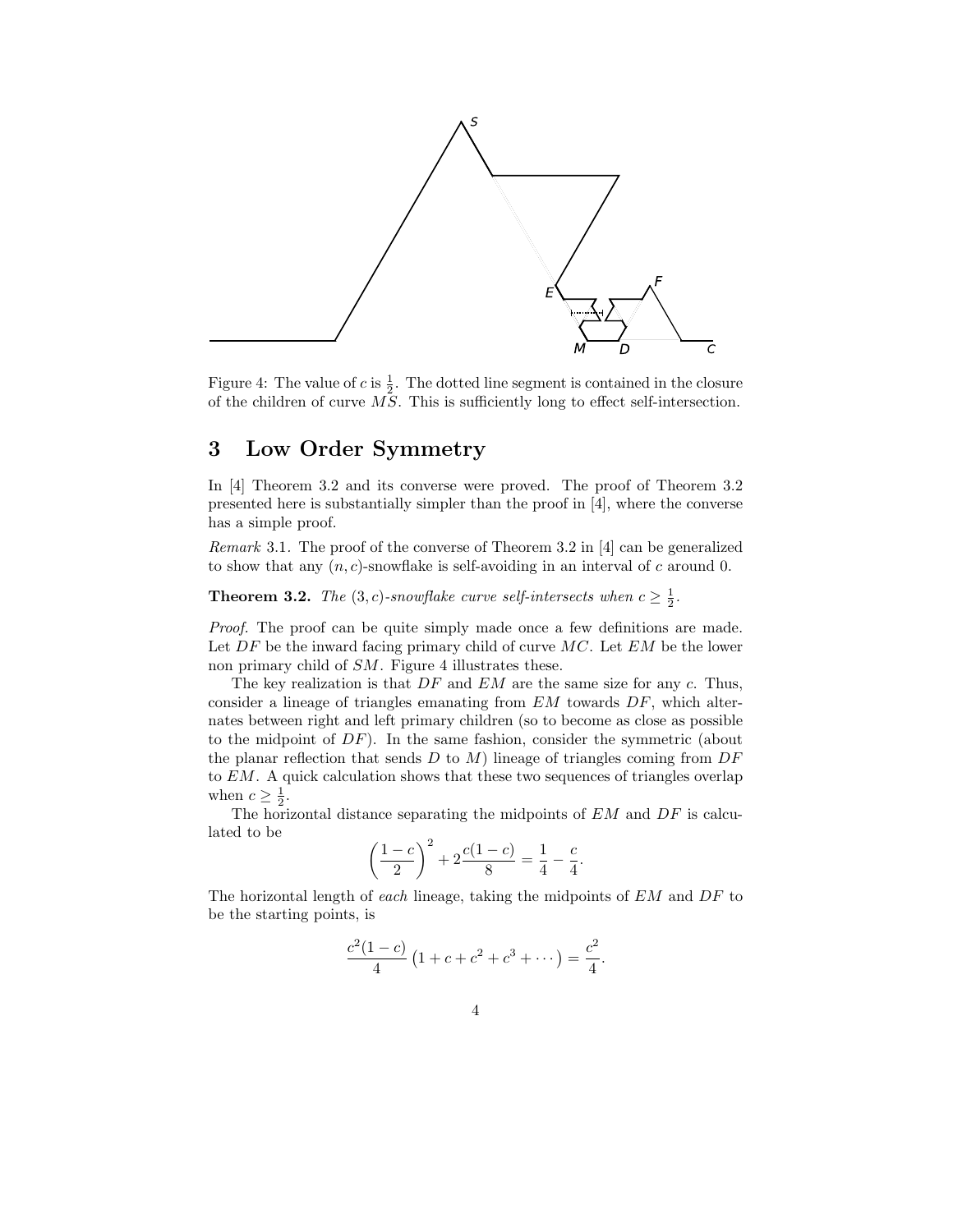This leads to the inequality

$$
\frac{c^2}{2} + \frac{c}{4} \ge \frac{1}{4}.
$$

This inequality is satisfied so long as  $c \geq \frac{1}{2}$ , establishing that the two sequences of triangles must overlap, and so the curve self-intersects.  $\Box$ 

An analogous result can be formulated for the  $(4, c)$ -von Koch Curve using essentially the same method of proof. In larger  $n$ -gons, the lineages can still be used to provide a value of  $c$  above which the curve certainly self-intersects. However, the curve can self-intersect long before the symmetric lineages overlap, making the lineages somewhat irrelevant. For larger  $n$ -gons, there is an interesting mesoscopic region of c, below which the curve is certainly self-avoiding and above which there is certain self-intersection. The self-intersection pattern in this mesoscopic region is quite complex.

#### 4 Main Result

We show that the set of c for which the  $(n, c)$ -von Koch Curve self-intersects is not always interval.

It is superfluous to search for intersections everywhere on a curve  $AC$ . Instead, a wedge-shaped region between segments  $MS$  and  $MC$  is all that needs to be inspected. This region is illustrated in Figures 3 and 5. We must expound that by self-similarity, it is superfluous to check for intersections between descendants of curve  $MS$  with other descendants of curve  $MS$  (and likewise between descendants of curve  $MC$  with other descendants of curve  $MC$ ), as this is equivalent to searching for self-intersections of curve AC.

In the wedge shaped region between segments  $MS$  and  $MC$ , there is a considerable amount of repetition. In order to simplify the search for selfintersection, this repetition needs to be eliminated, and so we introduce the following map.

**Definition 4.1.** The rescaling map is defined as  $\vec{x} \mapsto \vec{x}(1-c)/2$ . The rescaling map sends curve  $\overline{MS}$  into itself, and it sends curve  $\overline{MC}$  into itself. The rescaled *image* is the image of curve  $AC$  under the rescaling map.

Lemma 4.2. Curve AC self-intersects if and only if there is an intersection between curve MS and curve MC.

*Proof.* Suppose the curve  $MC$  is not strictly between rays  $MS$  and  $MC$ . This implies that curve  $MC$  must intersect ray  $MS$  at some point besides M. Iterated applications of the rescaling map bring this point arbitrarily close to  $M$ . Hence there is a curve descended from curve  $MC$  having endpoint  $M$  whose other endpoint is arbitrarily close to  $M$ , and so it can be ensured that part of curve  $MC$  crosses line segment  $MS$ . As a result, there must be an intersection between curves MS and MC.

Suppose the curve  $MC$  is strictly between rays  $MS$  and  $MC$ . By similarity, curve  $ST$  is strictly between rays  $ST$  and  $MS$ , and thus curve  $ST$  is separated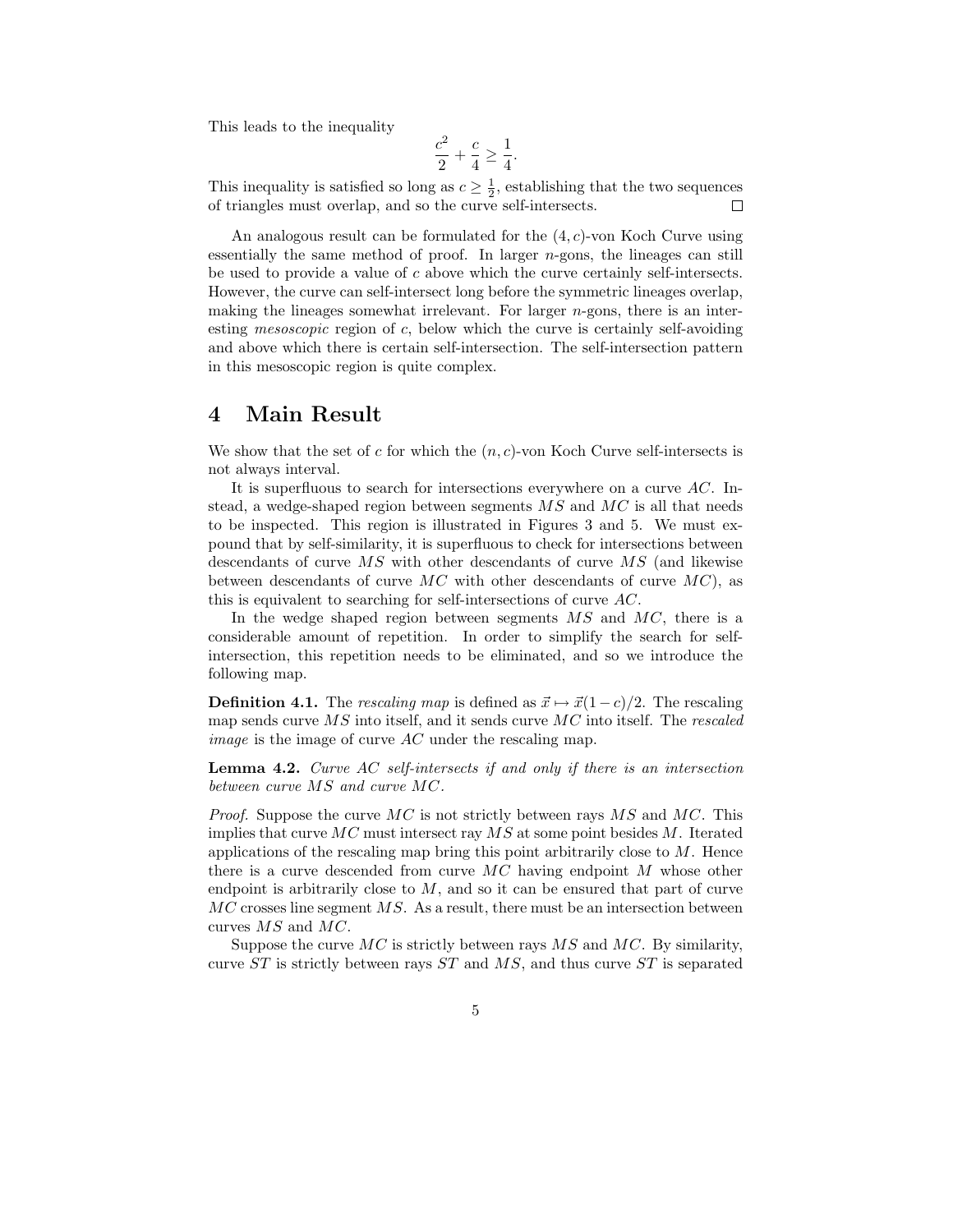from  $MC$ . All other children of curve  $AC$  are strictly separated from curve  $MC$  by line  $MS$ . Furthermore, all primary children of curve  $AC$  are pairwise disjoint, and thus if an intersection occurs, it must be between curve  $\overline{MS}$  and curve  $MC$  (or between the left counterparts of curve  $MS$  and  $MC$ , but by the natural left-right symmetry of curve  $AC$ , it is unnecessary to search both the left and right sides for intersection).

 $\Box$ 



Figure 5:  $n = 14$ ,  $c = 0.037$ , with circular approximations. The grayed circles do not need to be checked by self-similarity.

Using the rescaling map, Lemma 4.2 can be bettered. Only a properly chosen trapezoid needs to be checked, since by iterated applications of the rescaling map, the whole wedge is covered.

In order to isolate parts of the snowflake domain from others, we circumscribe a circle around the n−1 primary children of a curve. For a curve of base length 1, we define  $r(c)$  to be the radius of the smallest circle containing (not strictly) all this curve's primary children. In this way, a curve gives rise to exactly one circle.

Only some of the circles are relevant to showing self-avoidance, and these are introduced here.

Definition 4.3. The relevant circles are the following (see Figure 5).

- $\zeta$  is the circle associated to curve MS
- $\alpha$  is the largest circle arising between  $\zeta$  and  $S$
- $\xi_n$  is a family of circles defined recursively.  $\xi_1$  is the circle associated to curve  $MC$ , and  $\xi_{n+1}$  is the rescaled image of  $\xi_n$ .
- $\beta_n$  is a family of circles called the *first order intermediaries*. Each  $\beta_n$  is defined as the largest circle between  $\xi_n$  and  $\xi_{n+1}$ .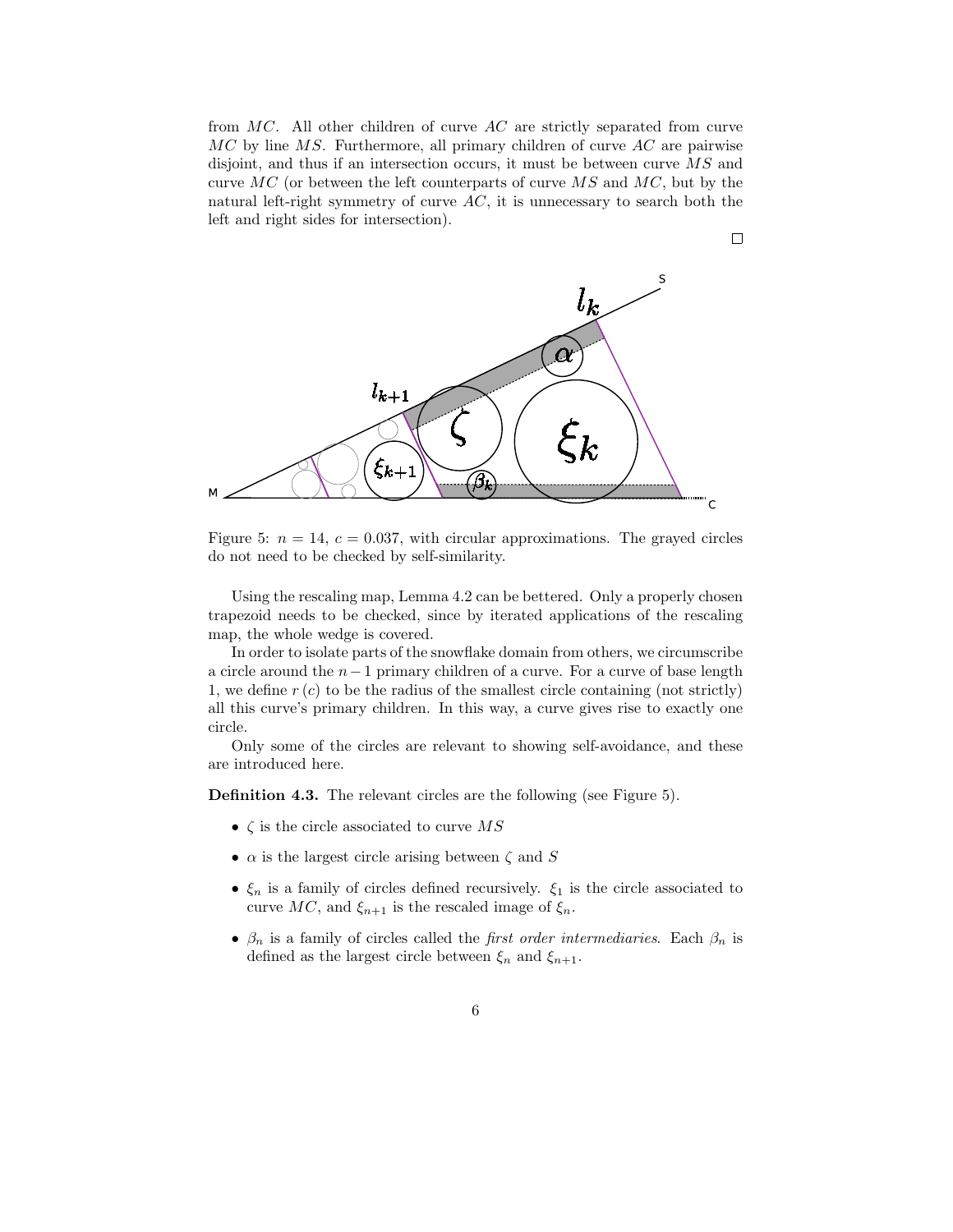Only a few of the circles from the two infinite families listed are needed. We limit our search for intersections between  $\zeta$ ,  $\alpha$ , and the two families. Only the circles from these families that are closest to  $\zeta$  and  $\alpha$  are relevant to the search, and they are contiguous members of the sequence. This motivates the following definition.

**Definition 4.4.** Let  $k$  be the natural number such that the horizontal coordinate of the center of  $\zeta$  is between the horizontal coordinates of the centers  $\xi_k$ and  $\xi_{k+1}$ .

We are now able to define the critical trapezoid in which intersections are sought. The trapezoid is the region of the plane bounded by line segments  $MS$ and MC, between two parallel lines  $l_k$  and  $l_{k+1}$ , which are defined as follows.

**Definition 4.5.** Let  $\{l_m\}$ , with  $m \geq k$ , be a family of line segments, defined recursively with  $l_{m+1}$  being the rescaled image of  $l_m$ . Furthermore,  $l_k$  should be chosen so that  $l_{k+1}$  is a line segment, which:

- begins on segment  $MS$  and ends on segment  $MC$
- if extended to a line, strictly separates  $\xi_{k+1}$  and the rescaled image of  $\alpha$ from  $\zeta$  and  $\beta_k$ .

Remark 4.6. These line segments do not exist for all  $c$ , and so for every  $c$  for which they are used, it must be shown first that they exist.

Definition 4.7. Let the critical trapezoid be the region of the plane bounded by  $l_k$ ,  $l_{k+1}$ , segment MS, and segment MC.

Whenever the critical trapezoid exists, there are 4 tractable circles inside of it. However, these circles do not contain all portions of the curves MS and MC inside the critical trapezoid. There are two final regions that need to be defined to account for all parts of the curve between  $\overline{MS}$  and  $\overline{MC}$ . These are the upper and lower strips.

Definition 4.8. Let the *upper strip* be the minimum constant-radius tubular neighborhood of segment MS containing those descendants of curve MS within the critical trapezoid that are not contained in  $\alpha$  or  $\zeta$ . Analogously let the lower strip be the minimum constant-radius tubular neighborhood of segment  $MC$  containing those descendants of curve  $MC$  within the critical trapezoid that are not contained in either  $\xi_k$  or  $\beta_k$ . We designate  $\mu$  to be the radius of the upper strip and  $\lambda$  to be the radius of the lower strip.

Lemma 4.9 collects the importance of the preceding definitions and remarks.

**Lemma 4.9.** If for a given c, the line segments  $\{l_m\}$  exist, and the upper objects are disjoint from the lower, (i.e.  $\alpha$ ,  $\zeta$ , and the upper strip are disjoint from  $\xi_k$ ,  $\beta_k$ , the lower strip) then curve AC does not self-intersect.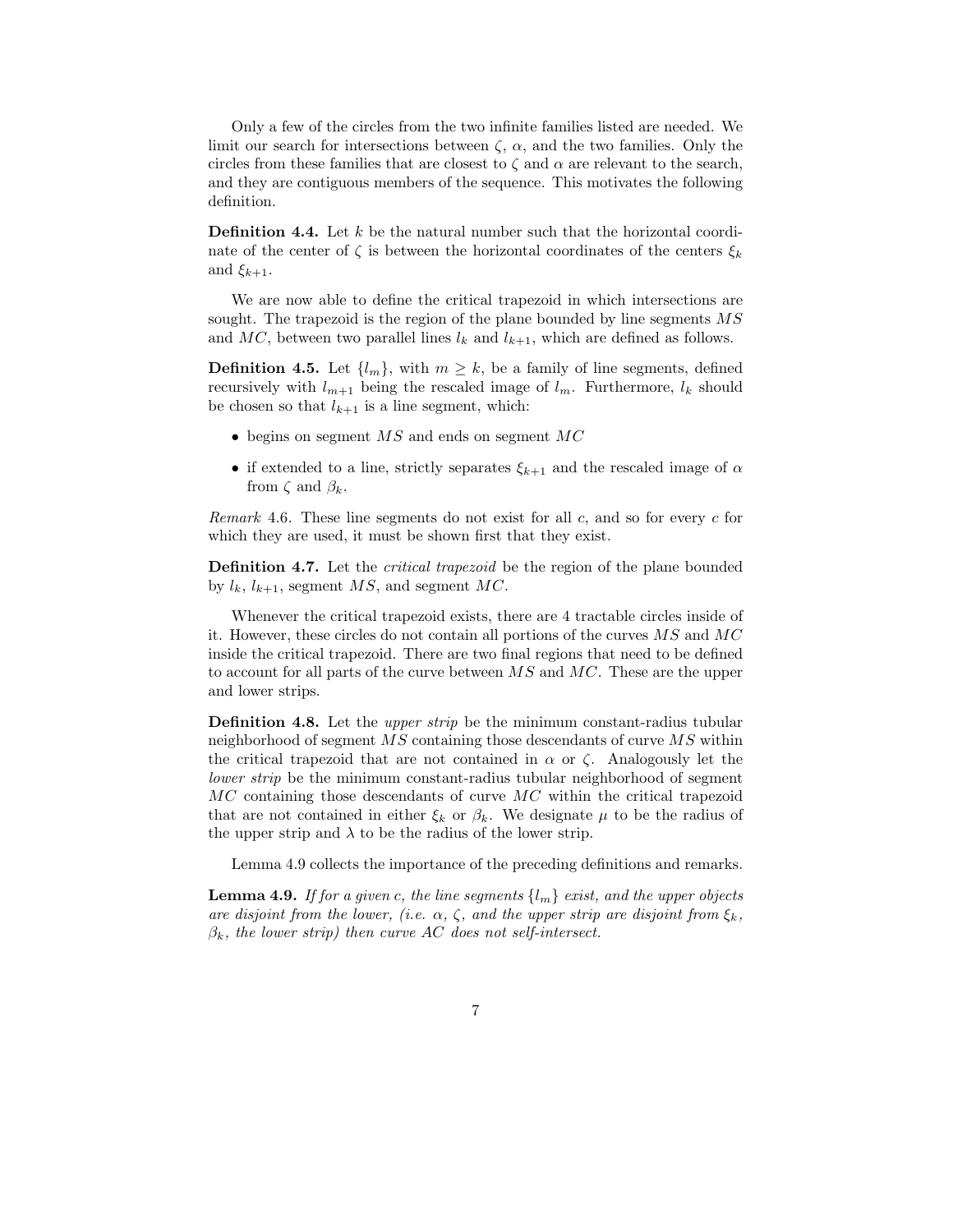*Proof.* Because the line segments  $l_k$  and  $l_{k+1}$  exist, the critical trapezoid, denoted T, exists. Because the rescaling map takes  $l_m$  to  $l_{m+1}$  for any  $m \geq k+1$ , the iterated rescaled images of the T cover the entire wedge between M and  $l_m$ . There is a portion of the wedge to the right of  $l_m$  not covered by these iterated rescaled images. Once the self-avoidance of the wedge portion between M and  $l_m$  is established, the rest of the wedge can be covered by the inverse rescaled image applied to wedge between  $M$  and  $l_m$ . Thus, it suffices to check  $T$  for intersections, and by the definition of the upper and lower strips, curve  $MS$  is disjoint from curve MC inside T.  $\Box$ 

Thus, once the existence of  $l_k$  has been shown, it is straightforward to show that the curve is self-avoiding. One sufficient and computationally manageable criterion is the following.

**Definition 4.10.** Define  $\vec{v}$  to be the unit vector pointing along segment MS.

**Lemma 4.11.** Define a linear functional  $v^*$  by  $\vec{x} \mapsto \vec{x} \cdot \vec{v}$ ; then, denoting by  $\tilde{\alpha}$ the rescaled image of  $\alpha$ , the line segment  $l_k$  exists if

$$
\sup_{x \in \tilde{\alpha}} v^* (x) \leq \sup_{x \in \xi_{k+1}} v^* (x) < \inf_{x \in \zeta} v^* (x) \leq \inf_{x \in \beta_k} v^* (x).
$$

*Proof.* The functional  $v^*$  is in fact a semi-norm on the wedge shaped area. Thus, choose some y between  $\sup_{x \in \xi_{k+1}} v^*(x)$  and  $\inf_{x \in \zeta} v^*(x)$ , and let  $l_{k+1}$  be defined as the preimage of y under the restriction of  $v^*$  to the wedge.  $\Box$ 

Remark 4.12. This choice of  $\vec{v}$  is arbitrary, based on what seems to work in some cases. Any unit vector between segments MS and MC would do.

All of these lemmas together give a method for checking that the curve is self-avoiding. On the other hand, there also needs to be a method for checking if the curve is self-intersecting.

The base segments of the primary children of a curve form all but one sides of a regular  $n$ -gon. Inside of this  $n$ -gon, inscribe a circle. This inscribed circle is concentric with the outer approximation constructed earlier.

**Definition 4.13.** Let  $\rho(c)$  be the radius of the circle inscribed inside of the n-gon formed by the bases of the primary children of a curve with unit base length.

Lemma 4.14. If the inscribed circles associated to two curves overlap, then the von Koch Curve self-intersects.

Proof. In particular, if the inscribed circles overlap, then the domains that the two curves bound overlap. Thus, the Snowflake domain overlaps, which is equivalent to the von Koch Curve self-intersecting.  $\Box$ 

We now have the machinery to prove the main result.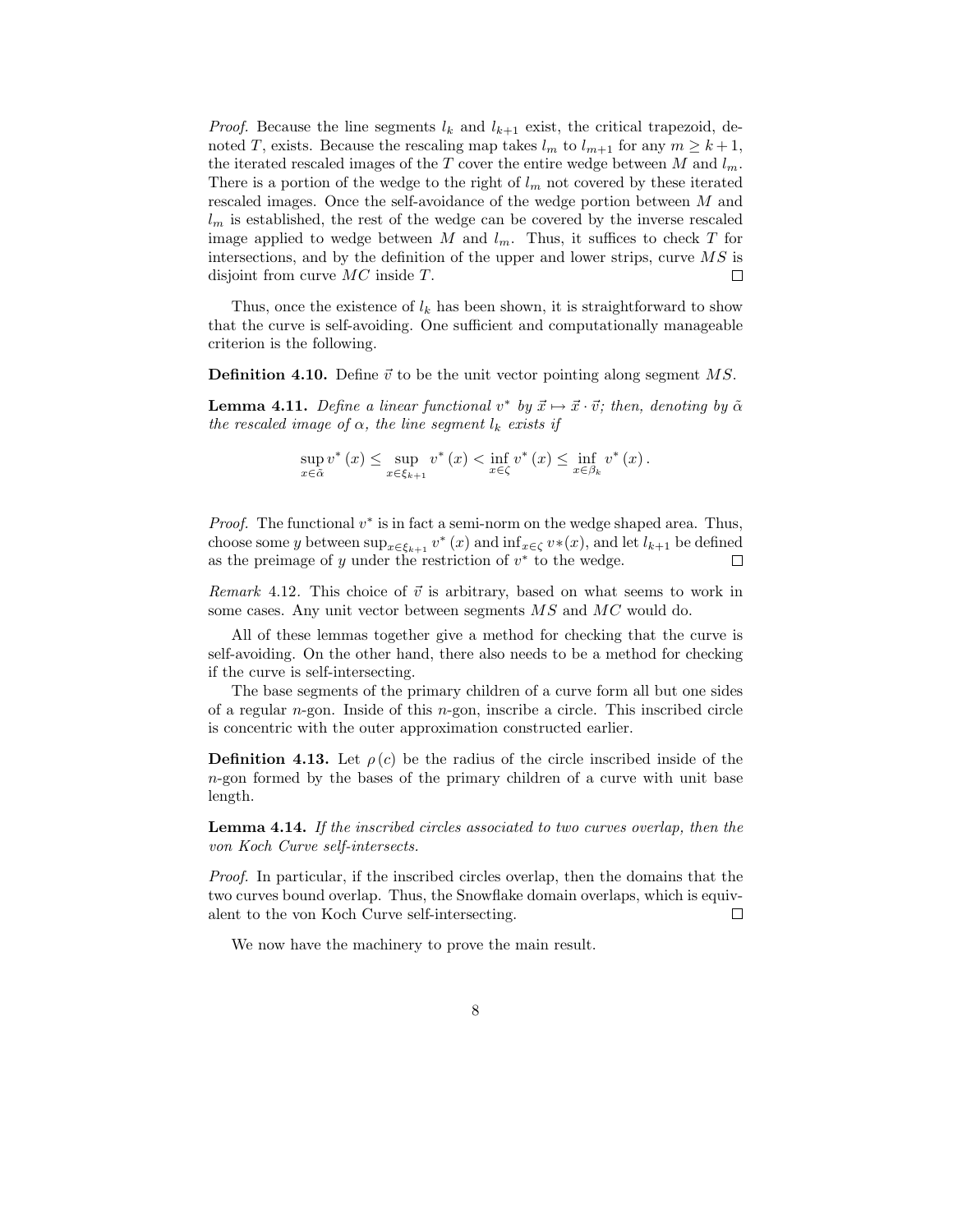Table 1: These values establish the existence of the  $\{l_m\}$ .

|          | $\sup_{x \in \tilde{\alpha}} v^*(x)$ $\sup_{x \in \xi_{k+1}} v^*(x)$ $\inf_{x \in \zeta} v^*(x)$ $\inf_{x \in \beta_k} v^*(x)$ |          |          |
|----------|--------------------------------------------------------------------------------------------------------------------------------|----------|----------|
| 0.014275 | 0.014828                                                                                                                       | 0.015270 | 0.016623 |

Table 2: Here,  $\mu$  refers to the upper strip, and  $\lambda$  refers to the lower strip.

|          | ι34      | $\xi_4$  |          |
|----------|----------|----------|----------|
| $\alpha$ | 0.009329 | 0.000352 | 0.008846 |
|          | 0.000162 | 0.001038 | 0.001609 |
| $\mu$    | 0.005625 | 0.002349 | 0.006012 |

**Theorem 4.15.** The set of c for which the  $(n, c)$ -von Koch Curve is selfavoiding is not in general an interval.

*Proof.* We present numerical proof that when n is 14, the set of self-avoiding c is not an interval. In particular, when  $c = 0.037$ , the curve is self-avoiding, but when  $c = 0.032$ , the curve self-intersects (see Figure 2). It is assumed clear that for sufficiently small  $c$  ( $c \ll 0.032$ ), the curve is self-avoiding.

For both of these values of c, the value of  $k$  is computed to be 4. When  $c = 0.037$ , Lemma 4.9 holds that the curve is self-avoiding, so long as the critical trapezoid exists. Figure 1 shows that the criteria of Lemma 4.11 are satisfied, and hence the critical trapezoid exists.

The upper objects are shown to be separated from the lower objects. Table 2 shows the minimal distances between each of the objects. Formulae to compute these results are provided in the Appendix. Note that the minimal distance between the upper strip and lower strip is along the line  $l_{k+1}$ . For the value in Table 2, the line  $l_{k+1}$  is chosen so that it bisects the v<sup>\*</sup>-distance between  $\xi_{k+1}$ and  $\zeta$ .

As the upper objects are disjoint from the lower objects, with a separating distance that is well beyond numerical error, we conclude that at  $c = 0.037$ , the curve is self-avoiding.

To show that the curve self-intersects when  $c = 0.032$ , we inscribe a circle inside of the n-gon as remarked previously. The radius of the inscribed circle of curve AC is

$$
\frac{c}{2}\tan\left(\frac{\theta}{2}\right). \tag{1}
$$

We can then compute the distance between the centers of  $\zeta$  and  $\xi_5$  minus the sum of inscribed radii of  $\zeta$  and  $\xi_5$ 

$$
\approx -0.0003895.\tag{2}
$$

And so by Lemma 4.14 von Koch Curve certainly self-intersects when  $c = 0.032$ .  $\Box$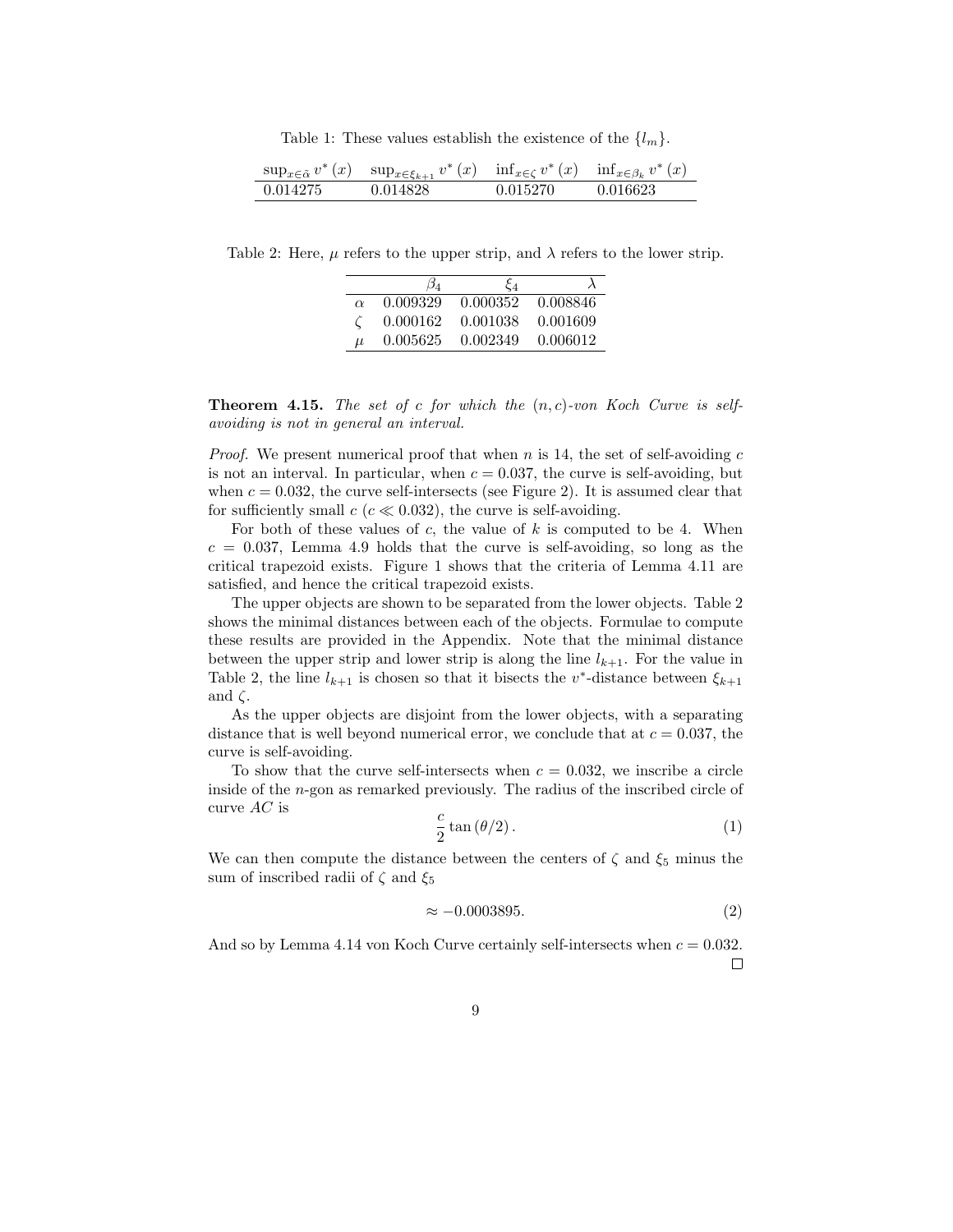| $\it n$ | $c_1$     | C9.       |
|---------|-----------|-----------|
| 14      | 0.032     | 0.037     |
| 19      | 0.014670  | 0.018424  |
| 20      | 0.014571  | 0.018028  |
| 26      | 0.0074988 | 0.0092013 |
| 27      | 0.0074905 | 0.0091380 |
| 28      | 0.0074653 | 0.0090610 |
| 29      | 0.0074555 | 0.0089734 |
| 30      | 0.0074584 | 0.0089705 |
| 31      | 0.0074459 | 0.0088527 |
| 37      | 0.0038070 | 0.0044192 |
| 38      | 0.0037970 | 0.0044116 |
| 39      | 0.0037992 | 0.0043830 |
| 40      | 0.0037966 | 0.0043671 |
| 41      | 0.0038046 | 0.0043477 |
| 42      | 0.0037935 | 0.0043392 |
| 43      | 0.0037928 | 0.0043135 |
| 44      | 0.0037883 | 0.0042984 |

Table 3: These are values of  $n \text{ up to } 50$  where the result given here may be repeated using precisely the same methodology. At  $c_1$  the curve can be shown to self-intersect, and at  $c_2$  the curve can be shown to be self-avoiding.

#### 5 Conclusion

The methodology used here also may be used to show that the set of self-avoiding c is not an interval for higher n. In Table 3, some values of  $n, c_1$ , and  $c_2$  with  $c_1 < c_2$  are given such that the  $(n, c)$ -von Koch Curve can be shown to selfintersect at  $c_1$  and can be shown to be self-avoiding at  $c_2$  using the machinery developed here.

While the set of self-avoiding  $c$  is not necessarily an interval, it is unknown how complex the set might be. For example, a challenging open question is whether or not the set of self-avoiding  $c$  can be written as a finite union of intervals, or for that matter a countable collection of intervals (note that generalized Cantor sets appear in various places in the Snowflake domain).

Particularly, for this question, the aid of computer tools is limited, which have been indispensable in studying the von Koch Curve. Java software for exploring the fractal and generating figures (such as Figure 1) is available on request, as is an MPEG animation linking the stills in Figure 2.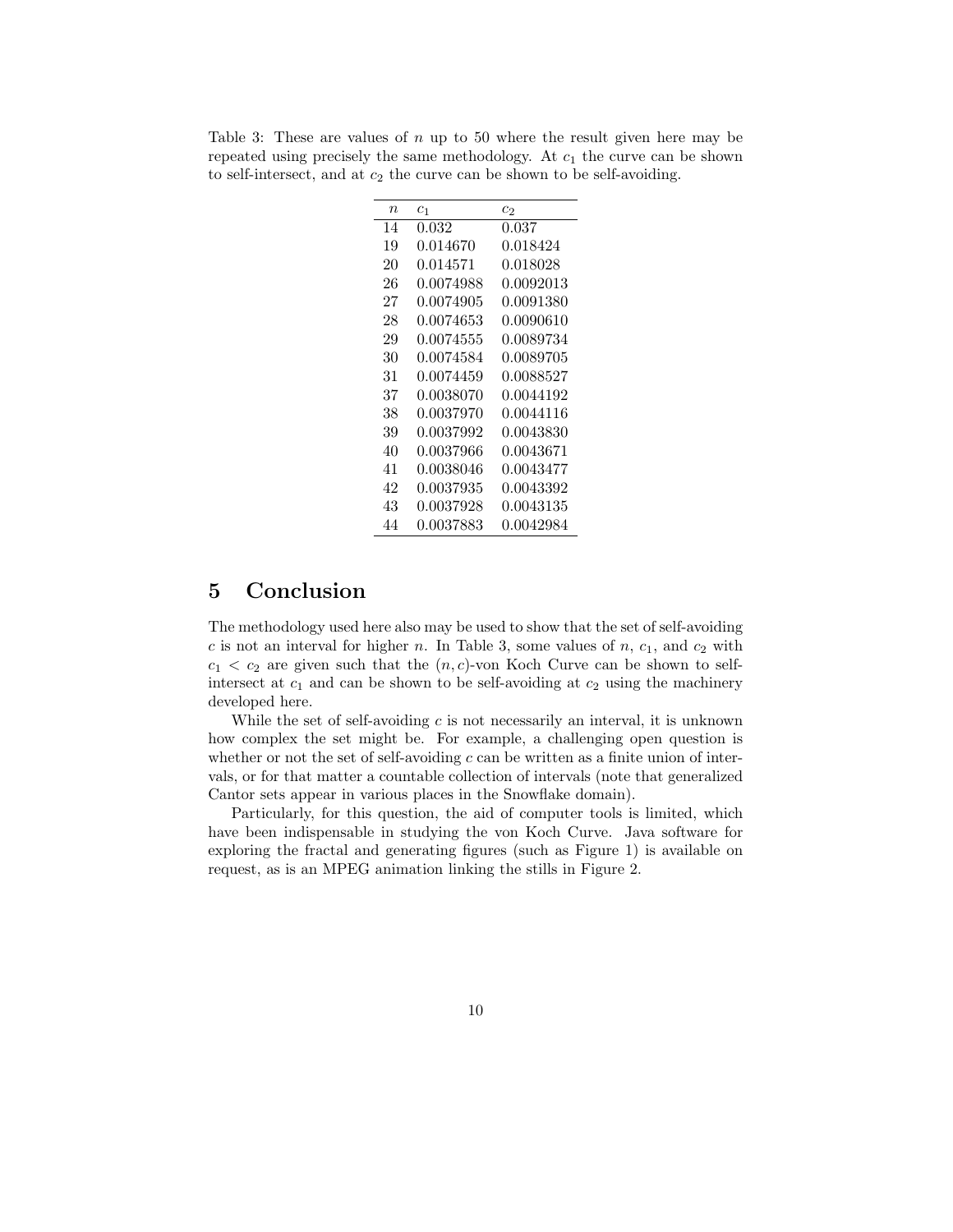### Appendix

All the formulae for the computations are presented here. In what follows, the variable  $\theta$  is the interior angle of a regular *n*-gon, as in Formula 3.

The radius  $r(c)$  of the minimal circle enclosing all of a unit base-length curve's primary children is given by Formula 4. Formula 4 may be derived by analyzing the relation between the radius of the minimal circle enclosing a von Koch Curve's primary child and the minimal circle enclosing a primary child of a von Koch Curve's primary child. The grandchild's circle is tangent to and contained in the child's circle. Thus, by writing the radius of the circle enclosing the grandchild in two ways, the following relation is derived

$$
cr(c) = r(c) - \frac{c}{2} \tan (\theta/2) (1 + c).
$$

This immediately yields the presented formula.

The distance  $h(c)$  from the center of the minimal circle to the base segment of a unit base-length curve is given by Formula 5. To derive this, note that this minimal circle is concentric with the center of the polygon formed by this curve's primary children.

Table 4: These are the relevant formulae for the circles shown to be disjoint.

| Horizontal Coordinate                                                              | Vertical Coordinate                                                   | Radius                                  |
|------------------------------------------------------------------------------------|-----------------------------------------------------------------------|-----------------------------------------|
| $\xi_k \left( \frac{1-c}{2} \right)^k \frac{1}{2}$                                 | $\left(\frac{1-c}{2}\right)^k h(c)$                                   | $\left(\frac{1-c}{2}\right)^k r(c)$     |
| $\beta_k \left( \frac{1-c}{2} \right)^{k+1} \left( \frac{3+c}{4} \right)$          | $\left(\frac{1-c}{2}\right)^{k+2} h(c)$                               | $\left(\frac{1-c}{2}\right)^{k+2} r(c)$ |
| $\zeta = \frac{c}{2} \cos (\theta) + c \sin (\theta) h(c)$                         | $\frac{c}{2}\sin(\theta) + c\cos(\theta) h(c)$                        | cr(c)                                   |
| $\alpha = \frac{-c}{4} (3+c) \cos (\theta)$<br>$+\frac{c}{2}(1-c)\sin(\theta)h(c)$ | $\frac{c}{4}(3+c)\sin(\theta)$<br>$+\frac{c}{2}(1-c)\cos(\theta)h(c)$ | $c\frac{1-c}{2}r(c)$                    |

Recall that  $\mu$  and  $\lambda$  are defined to be the radii of the upper and lower strips (see Definition 4.8). These can be computed presupposing the existence of the critical trapezoid, which are given as Equations 7 and 8. To derive these, observe that the approximating circle of a non primary child rises exactly as high as the center of the approximating circle of its parent. On curve  $MS$ , the next largest circle inside the critical trapezoid after  $\alpha$  is a non primary child of the curve that  $\alpha$  approximates. On curve MC, the next largest circle inside the critical trapezoid after  $\beta_k$  is a non primary child of the curve that  $\beta_k$  approximates.

The definition of  $k$  holds that  $k$  should satisfy the following inequality, which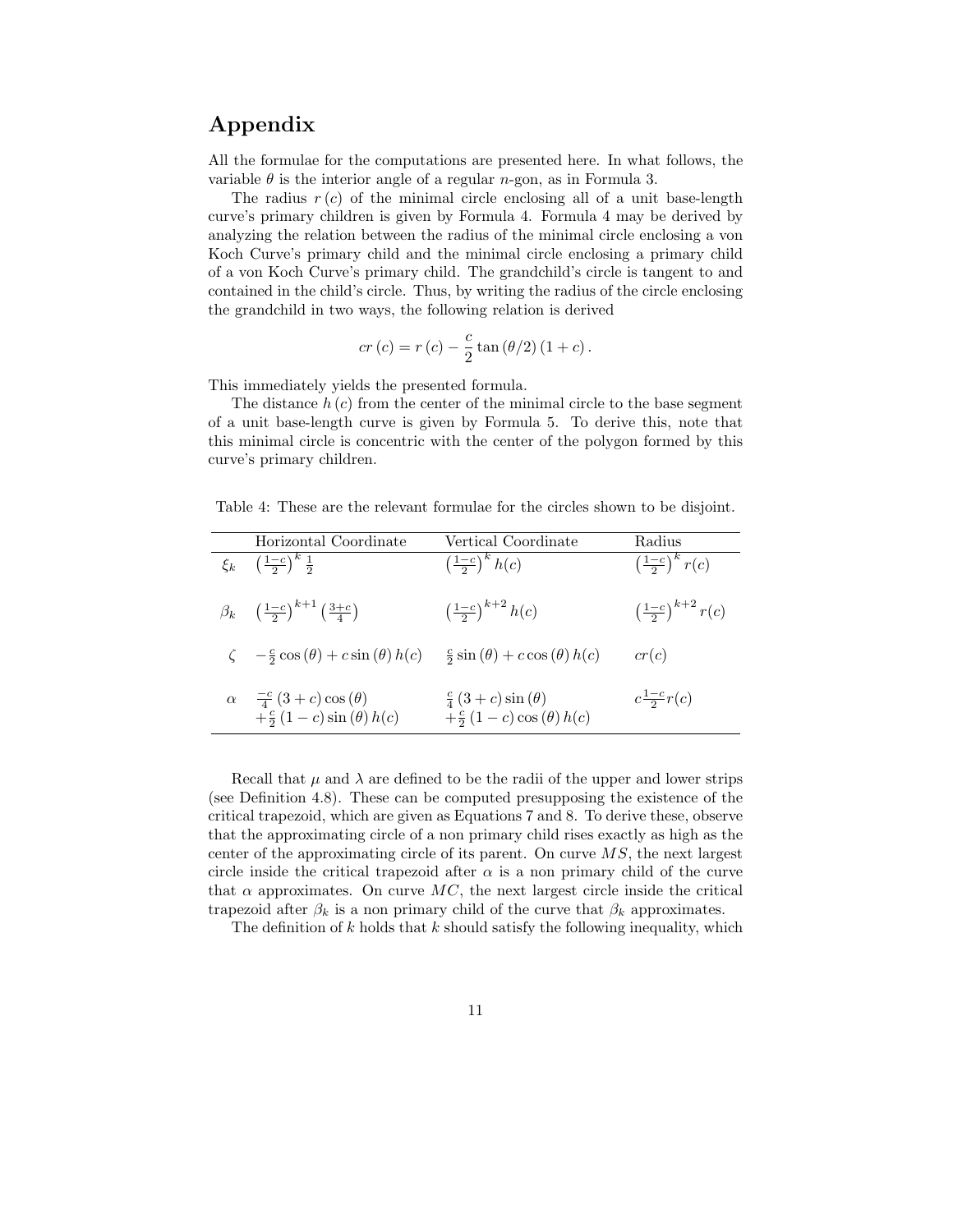Table 5: These are the all the formulae, besides the circle formulae in Table 4, required to employ Theorem 4.15.

| The interior angle<br>of an n-gon                                       | $=\frac{(n-2)\pi}{2}$                                                                | (3) |
|-------------------------------------------------------------------------|--------------------------------------------------------------------------------------|-----|
| The radius of an<br>approximating cir-<br>cle                           | $r(c) = \frac{c}{2} \frac{1+c}{1-c} \tan (\theta/2)$                                 | (4) |
| The height of the<br>center of a circle<br>above its base               | $h(c) = \frac{c}{2} \tan (\theta/2)$                                                 | (5) |
| The index of the $\xi$<br><i>immediately</i> to the<br>right of $\zeta$ | k = $\frac{\ln\left[c(2\sin(\theta/2)^2(1+c)-1)\right]}{\ln\left[(1-c)(1/2)\right]}$ | (6) |
| The thickness of<br>the upper strip                                     | $\mu = c \left( \frac{1-c}{2} \right)^2 h(c)$                                        | (7) |
| The thickness of<br><i>the lower strip</i>                              | $\lambda = \left(\frac{1-c}{2}\right)^{\kappa + \delta} h(c)$                        | (8) |

can be assembled from the formulae in Tables 4 and 5

$$
\left(\frac{1-c}{2}\right)^{k+1} \le c\big(-\cos\theta + c\tan\bigg(\frac{\theta}{2}\bigg)\sin\theta\big) \le \bigg(\frac{1-c}{2}\bigg)^k.
$$

This inequality may be solved for  $k$ , yielding Formula 6.

The circle formulae in Table 4 can be deduced directly from their definitions. The coordinates for the centers of  $\alpha$  and  $\zeta$  are easiest to deduce if they are first computed in the rotated coordinate system where segment MS is rotated to be the negative direction on the horizontal axis.

### Acknowledgments

The research of the second author was partially supported by Hungarian Scientific Foundation grant No. T49786. This work began when the second author visited M. van den Berg at the University of Bristol.